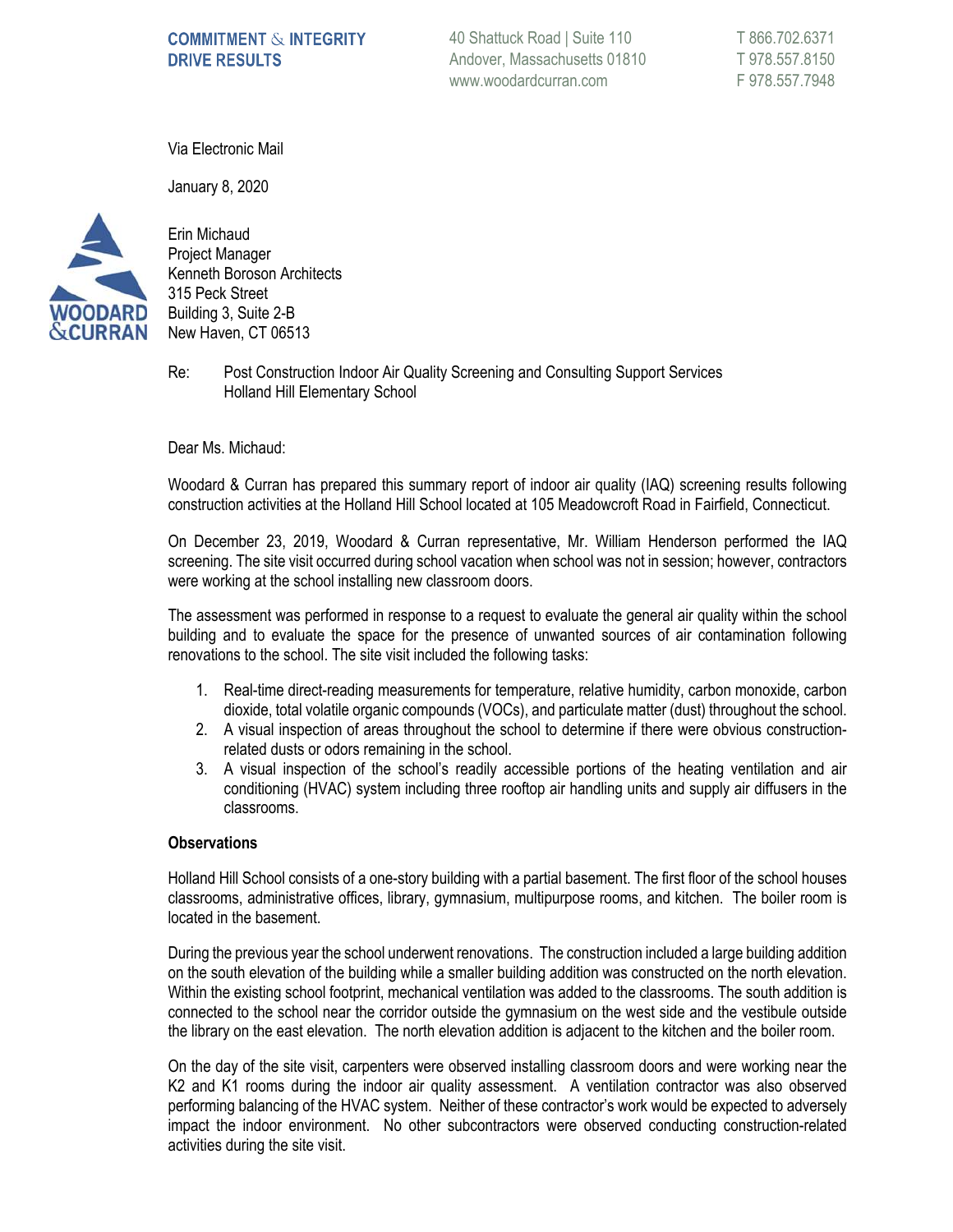

## Visual Inspection

The occupied areas of the building including classrooms and corridors, generally appeared clean and no excessive accumulation of settled dust was observed. The area above the suspended ceilings in select classrooms were also visually inspected and there was no evidence of construction related debris or materials that would be expected to adversely impact the indoor environment. Photos of the corridor outside Classroom 140 and the ceiling cavity above Classroom 10 are included as Photos 1 and 2 in Attachment A.

During the inspection stained ceiling tiles were present in the Music Room (Room 148) along the exterior wall. A photo of the stained ceiling tiles is included as Photo 3 in Attachment A. An inspection above the suspended ceiling did not reveal the source of the staining.

### Heating Ventilation and Air Conditioning Inspection

Three of the observed six rooftop air handing units were visually inspected including DOAS-2, DOAS-1, and RTU-3. Photos of these units are included as Photos 4 through 9 in Attachment A. The rooftop dedicated outdoor air systems (DOAS) and rooftop units (RTU) were in good condition. Filters and pre-filters were seated tightly in their tracks, the compartments were clean with no accumulated dust, rust, water or suspect mold growth. The bird screens were also in good condition. DOAS-1 and 2 were operating at the time of the survey; however, RTU-3 was not operating.

The supply air diffuser fins observed were in good condition and settled dust was not observed. A photo of the supply air diffuser located in Classroom 10 is included as Photo 10 in Attachment A. The observable interior portion of the ductwork also appeared to be in good condition.

### **Indoor Air Quality**

### Temperature and Relative Humidity

Indoor temperature levels for occupied areas should be maintained within the thermal comfort envelope suggested by the American Society of Heating Refrigerating and Air Conditioning Engineers (ASHRAE). ASHRAE specifies conditions in which 80% or more of building occupants should find the thermal environment acceptable. ASHRAE suggests temperatures of 68 to 75 degrees Fahrenheit (°F), during winter months, for people in typical seasonal clothing during light sedentary activity. For summer, the temperature should be in the range of 73 to 79 °F.

On the day of the survey, temperature and relative humidity readings throughout the school were made with a calibrated TSI Q-Trak direct-reading instrument. The temperature readings in areas intended for occupancy ranged between 58.3 and 72.2°F indicating that the temperature in the areas measured were generally below the guideline of 68 to 75 °F recommended by ASHRAE for thermal comfort for winter months. The building was not occupied at the time of the survey and it would be expected to be warmer when the school is occupied by staff and students.

The indoor relative humidity readings in occupied portions of the building, also measured with the TSI Q-Trak, ranged from 26.0 to 36.8%. All of the of relative humidity readings were within the guideline of less than 65% recommended by ASHRAE for occupant comfort and for the prevention of microbial growth. It should be noted that these recommended ranges are guidelines and can vary depending on building occupancy, heating system, and seasonal temperature differential.

A summary of the direct-reading measurements for temperature and relative humidity is provided in Attachment B.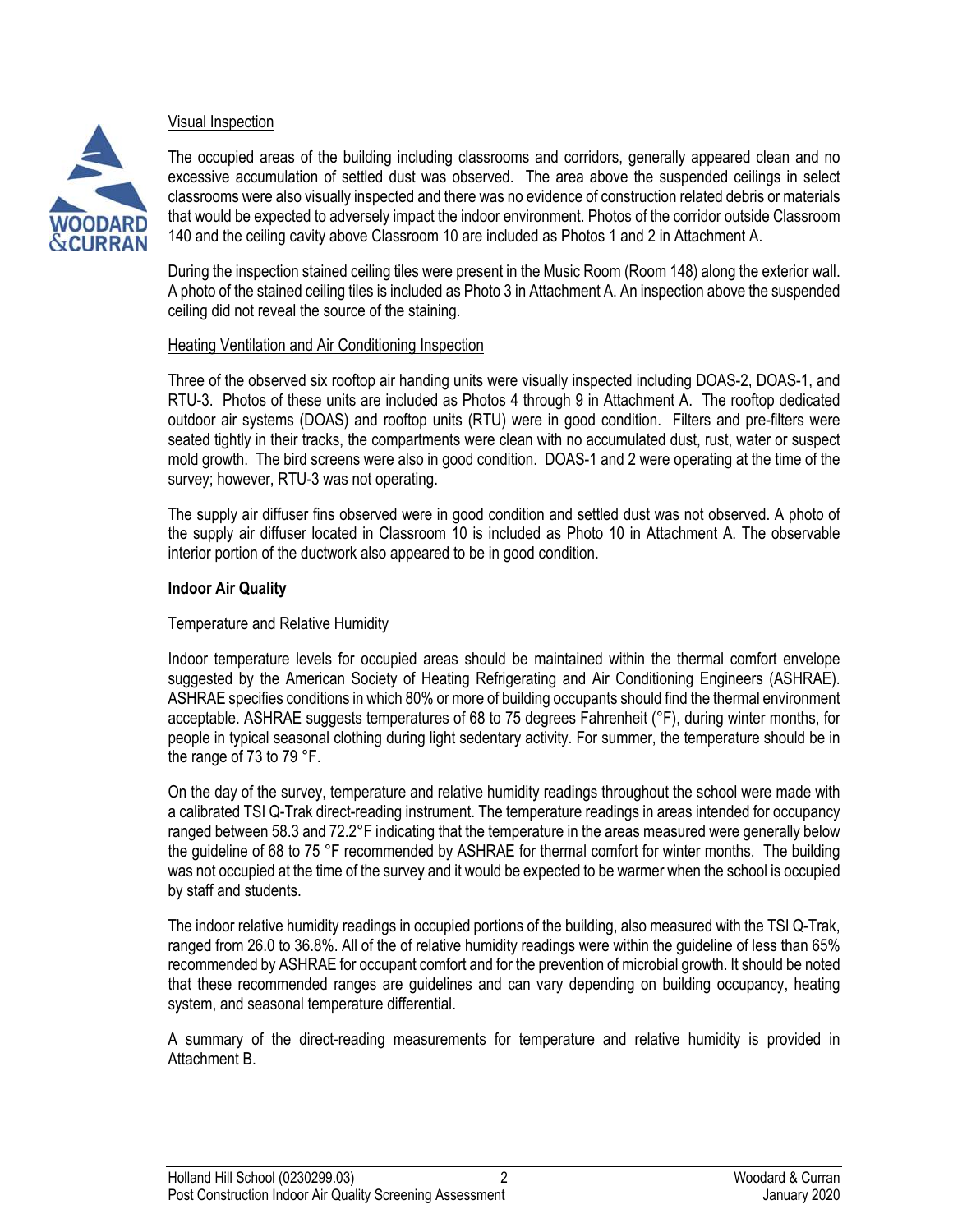#### Carbon Dioxide



Carbon dioxide is a normal constituent of the atmosphere and ranges from about 350 to 500 parts per million (ppm) in outdoor air. The major source of excess carbon dioxide in the indoor environment is human respiration. Other sources can include open-flame heaters, fermentation processes, and motor vehicles. Carbon dioxide itself is not normally a cause of indoor air quality problems but is typically used as an indicator of the adequacy of fresh air ventilation. As the concentration of carbon dioxide increases, so do the background levels of other air contaminants.

Carbon dioxide readings in the areas tested were made with a direct-reading instrument, a TSI Q-Trak. The interior carbon dioxide concentration for occupied areas was observed to be between 489 and 655 ppm. Interior carbon dioxide levels will fluctuate according to building occupancy.

To minimize air quality complaints, ASHRAE has proposed that the carbon dioxide concentration within an occupied workspace be maintained at or below 700 ppm above ambient exterior (outdoor) levels. For example, on the day of the survey the average outside carbon dioxide level was determined to be 468 ppm. Therefore, ASHRAE would recommend that interior carbon dioxide concentrations be at or below 1,168 ppm. All the carbon dioxide levels measured in occupied areas of the building were found to be within ASHRAE's guideline.

A summary of the direct-reading measurements for carbon dioxide is provided is provided in Attachment B.

### Carbon Monoxide

Common sources of carbon monoxide within indoor environments include internal combustion engines such as motor vehicle and forklift exhaust. Other sources may include tobacco smoke, space heaters, improperly adjusted oil or gas burners and other processes that result in incomplete combustion. The Environmental Protection Agency (EPA) has established a National Ambient Air Quality Standard of 9 ppm for carbon monoxide averaged over an 8-hour period. Typical average concentrations found in a commercial building range from 0 to 6 ppm.

Carbon monoxide readings throughout the school were made with the TSI-Q-Trak direct-reading instrument. Carbon monoxide readings were all less than the instrument limit of detection of 3 ppm in the occupied interior locations and therefore, were within the EPA's guideline for carbon monoxide.

A summary of the direct-reading measurements for carbon monoxide is provided in Attachment B.

### Airborne Particulate

Airborne particulate is a mixture of solid particles and liquid droplets found in the air. Some particles, such as dust, dirt, soot, or smoke, are large or dark enough to be seen with the naked eye. Others are so small they can only be detected using an electron microscope and can be irritating to the respiratory system. Various size particles were measured throughout the areas intended for occupancy. The U.S. EPA National Ambient Air Quality Standards (NAAQS) standard for airborne particulate PM-2.5 and PM-10 (airborne particulate matter with size diameters 2.5 and 10 micrometers) is 0.035 milligrams per cubic meter of air (mg/m<sup>3</sup>) and 0.150 mg/m<sup>3</sup> respectively, measured over a 24-hour period.

Airborne particulate was measured using a calibrated DustTrak DRX (model 8533) manufactured by TSI which can measure mass and size fraction of airborne particulate. The DustTrak DRX can measure airborne particulate with different size ranges including particles that are 1, 2.5, and 10 micrometers in diameter size as well as respirable sized particulate and total particulate. PM-2.5 was measured between 0.003 and 0.013 mg/m<sup>3</sup> and PM-10 was measured between 0.005 to 0.019 mg/m<sup>3</sup> on the day of the survey, which is below the EPA reference values. Outdoor concentrations of PM-2.5 and PM-10 were measured to be 0.018 and 0.023 mg/m<sup>3</sup> , respectively on the day of the survey.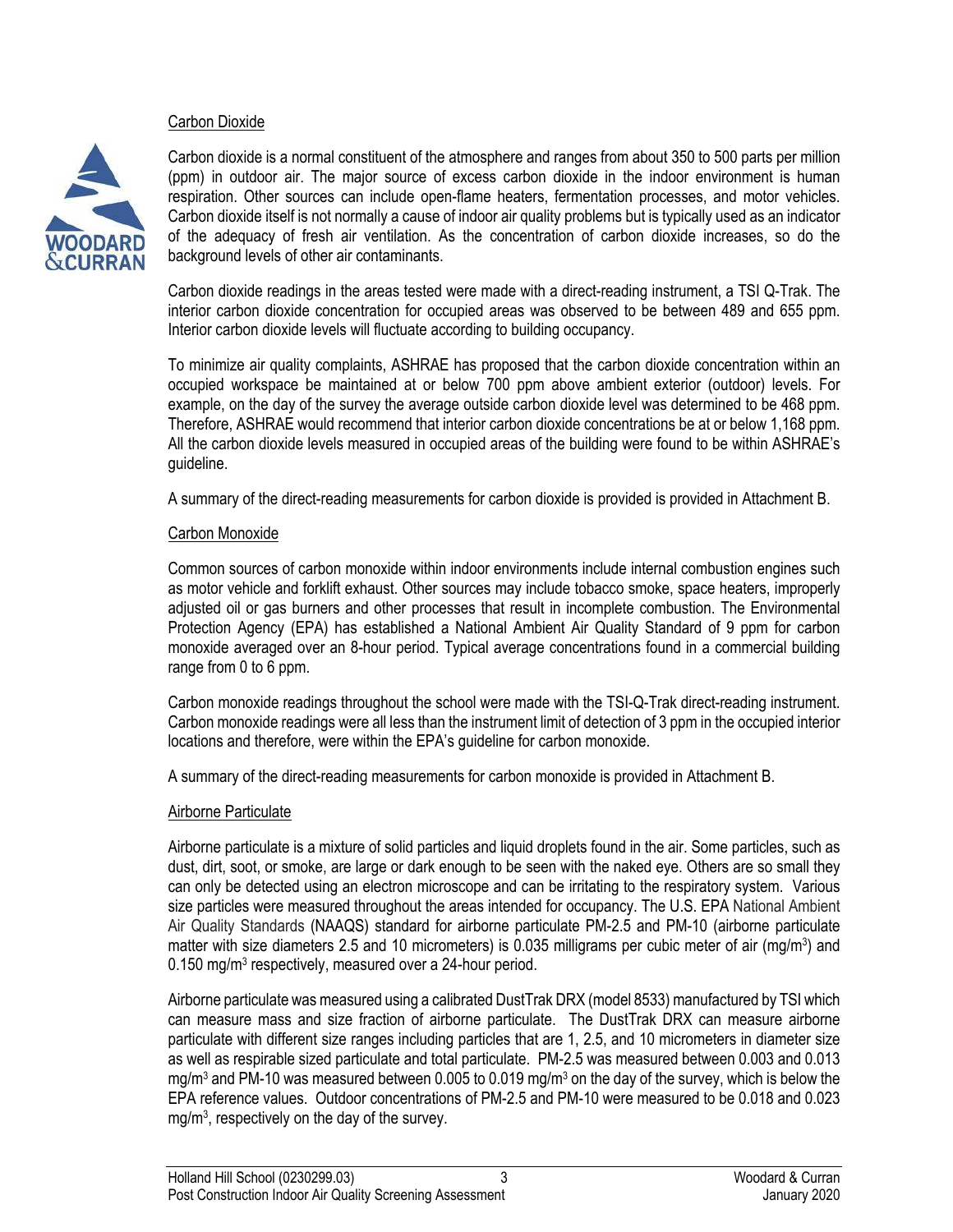A summary of the direct-reading measurements for airborne particulate is provided in Attachment B.



# Total Volatile Organic Compounds

VOCs comprise a broad category of chemicals that include components of many common office supplies and products such as paints, solvents, mothballs, some janitorial supplies, photocopiers, insecticides, and building materials such as construction adhesives. Although U. S. Occupational Safety and Health Administration (OSHA) permissible exposure limits (PELs) have been established for many of these individual chemicals, concentrations in typical non-industrial indoor air seldom exceed these limits.

VOC measurements were made using a calibrated photo ionization detector (PID) MiniRae 2000 to indicate the levels of total VOCs that have an ionization potential below 10.6 electron volts. The PID is useful for detecting VOCs to a lower limit of one to two ppm calibration gas equivalent. No concentrations above the instrument limit of detection for Total VOCs were measured on the day of the survey. There are currently no indoor air quality limits recommended by the EPA, however, indoor air concentrations are typically 2 – 5 times greater than the measured outdoor concentrations and can be over a thousand times higher during certain activities, such as painting.

VOC measurements were all less than the instrument limit of detection of 0.1 ppm in the interior locations intended for occupancy and therefore, were within acceptable limits.

A summary of the direct-reading measurements for VOCs is provided in Attachment B.

# **Conclusions and Recommendations**

The areas of the building intended for occupancy including classrooms and corridors, generally appeared clean and no excessive accumulation of settled dust was observed. Two stained ceiling tiles were observed in the Music Room (Room 148). The stained ceiling tiles in the Music Room (Room 148) should be replaced. The source of the staining should be identified and remediated.

The accessible portions of the HVAC system were clean and appeared free of anything that could adversely impact the indoor air quality.

The direct reading IAQ measurements were within the recommended IAQ levels.

# **Limitations**

The services performed by Woodard & Curran were conducted in a manner consistent with standard industry practices for indoor air quality screening assessments and Woodard & Curran's proposal dated June 17, 2019.

If you have any questions, or require additional information, please contact us via email or at the number listed above.

Sincerely,

WOODARD & CURRAN

Project Scientist II

Junthi

William Henderson, CIH George J. Franklin, CHMM

Attachment A: Photo Log Attachment B: Table of Direct Reading Measurements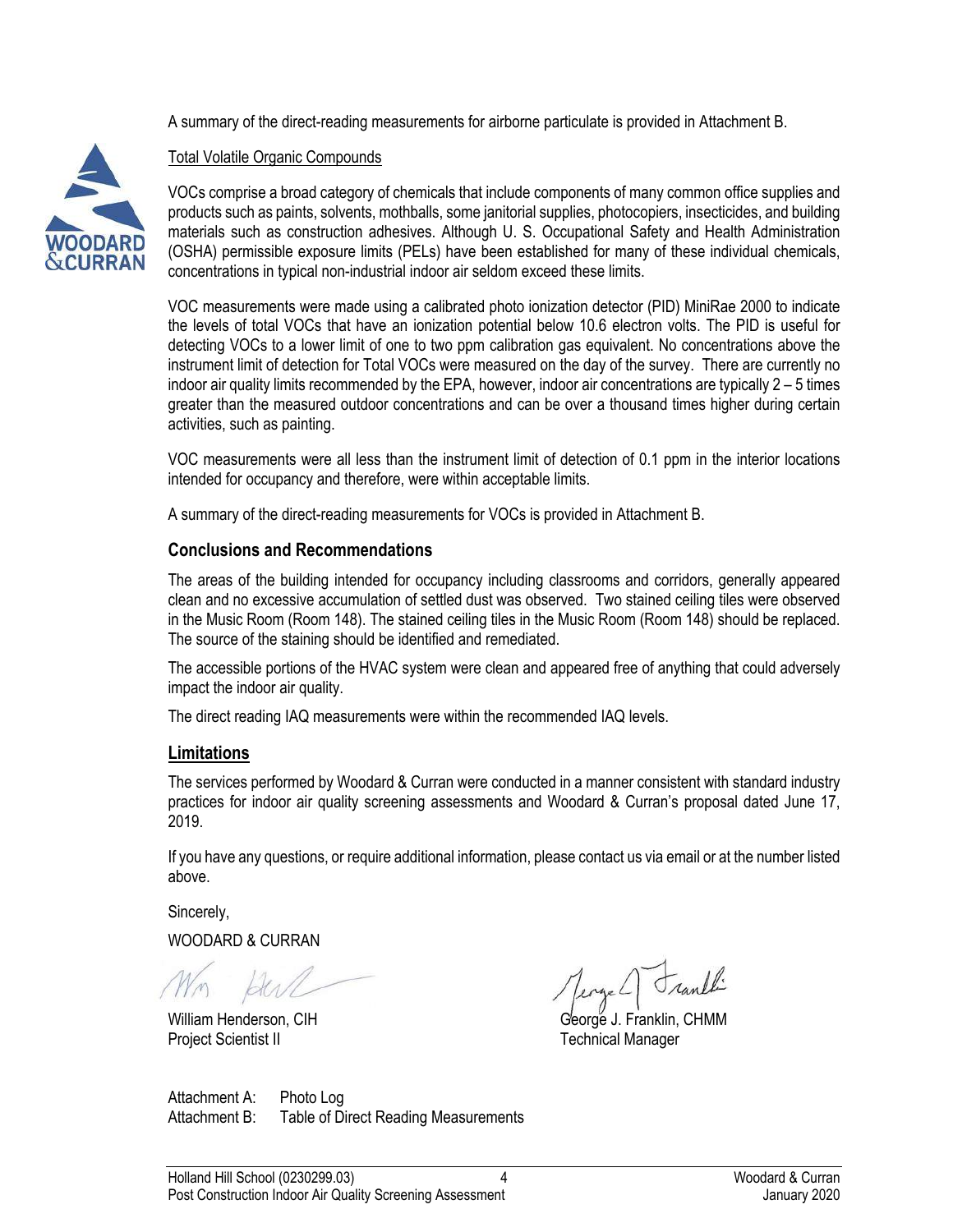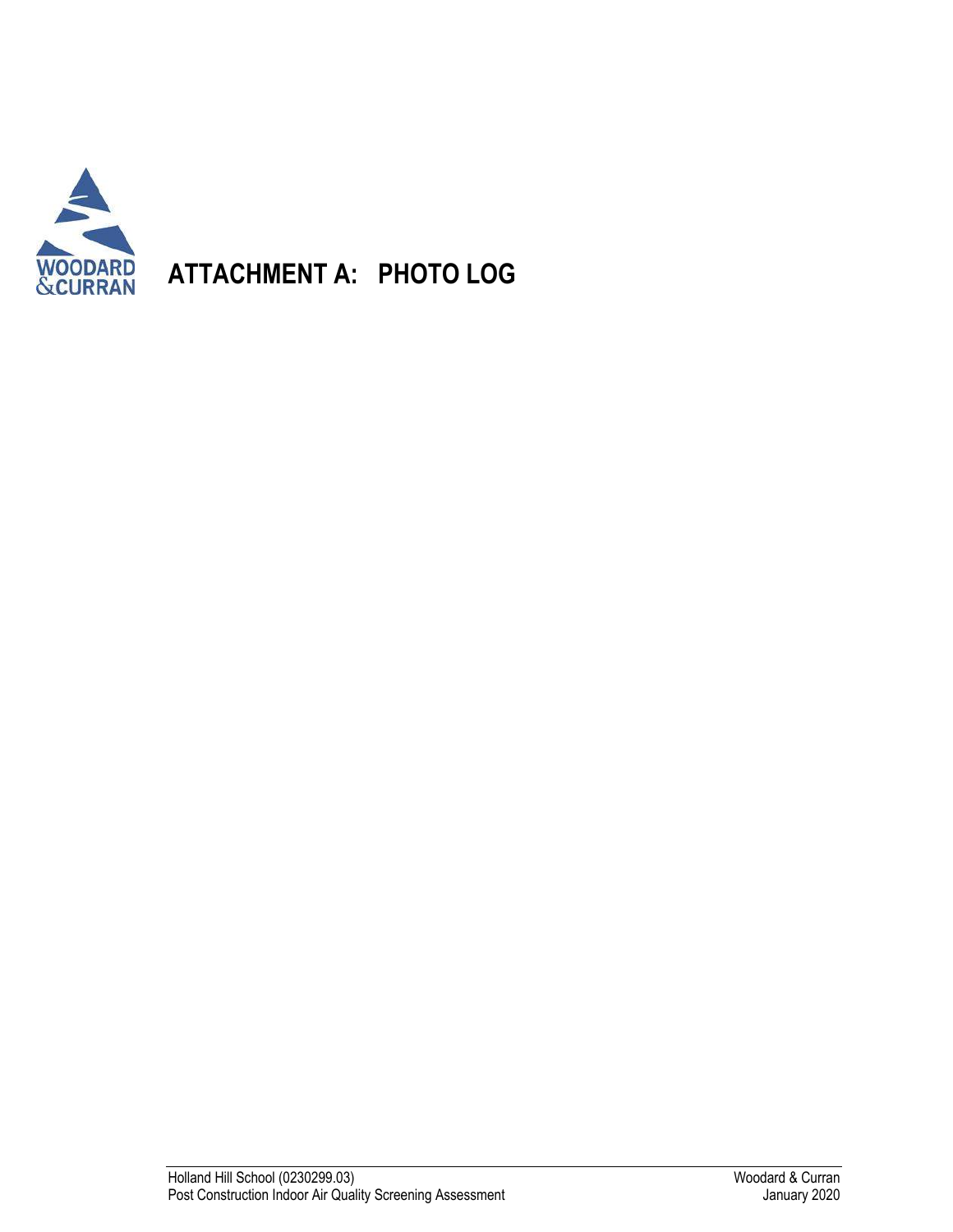

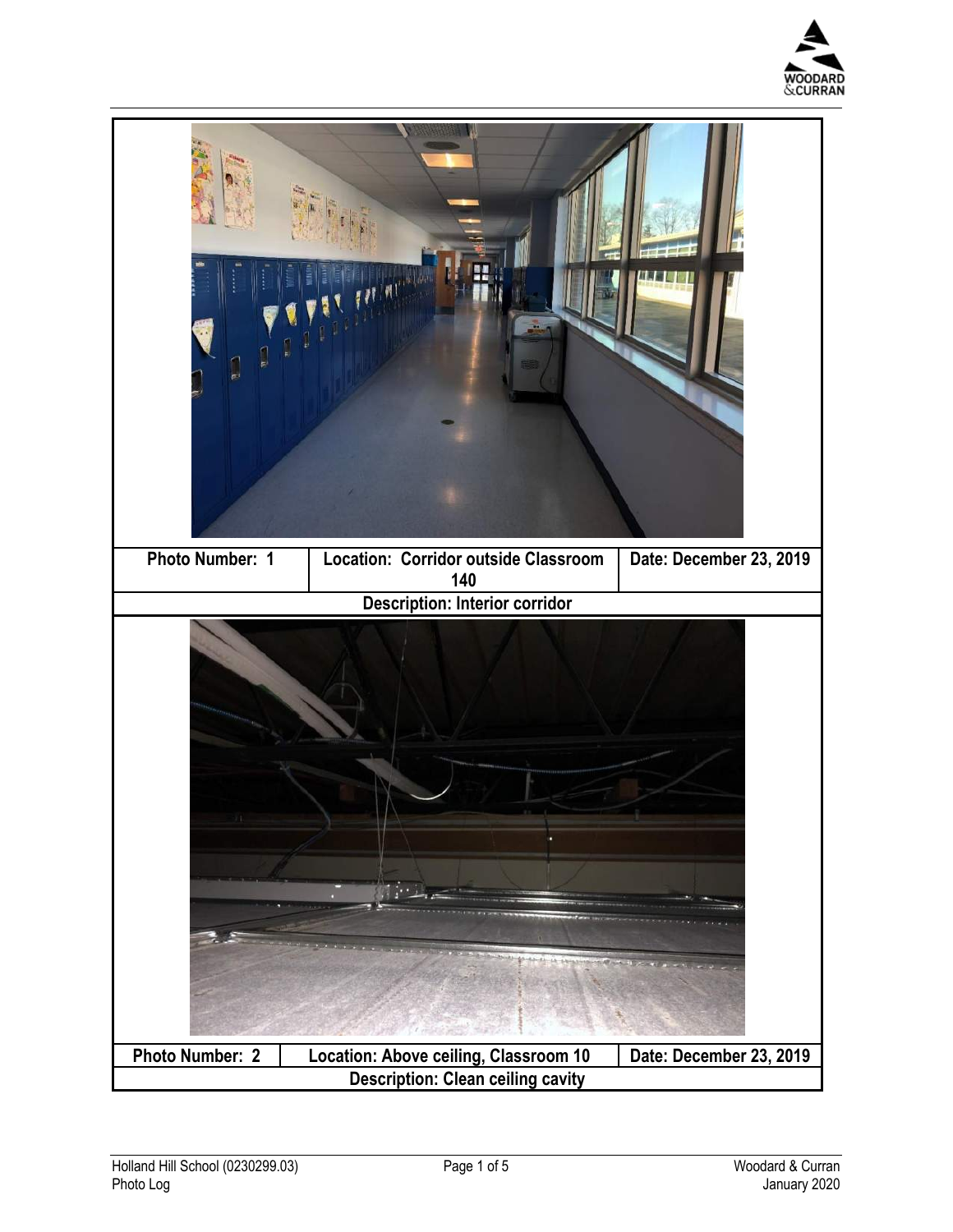

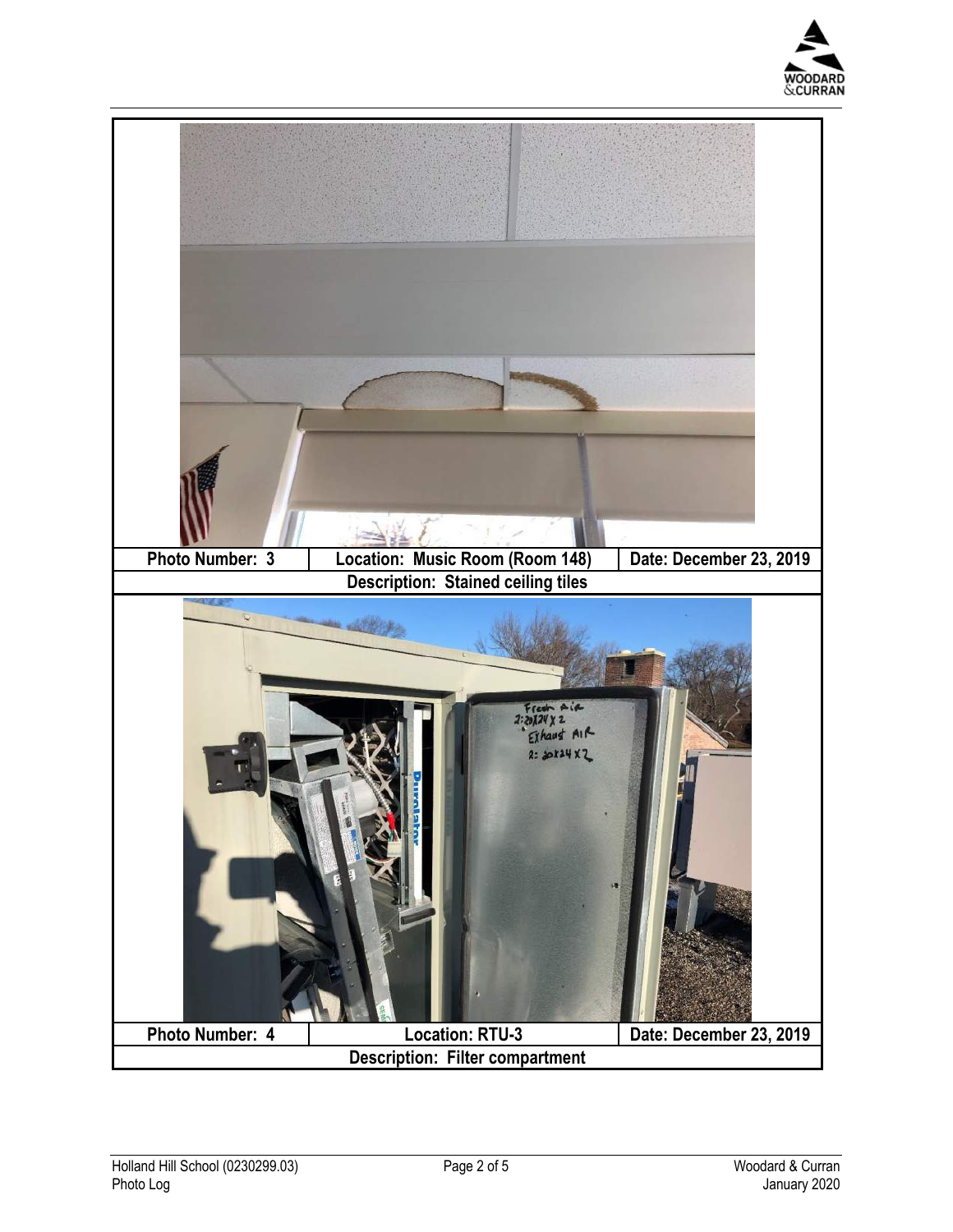

| Photo Number: 5 | <b>Location: RTU-3</b>                                                   | Date: December 23, 2019 |
|-----------------|--------------------------------------------------------------------------|-------------------------|
|                 | <b>Description: Fan compartment</b><br><b>Purolator</b><br>Pur           |                         |
|                 |                                                                          |                         |
| Photo Number: 6 | Location: DOAS-2<br><b>Description: Prefilters and fresh air dampers</b> | Date: December 23, 2019 |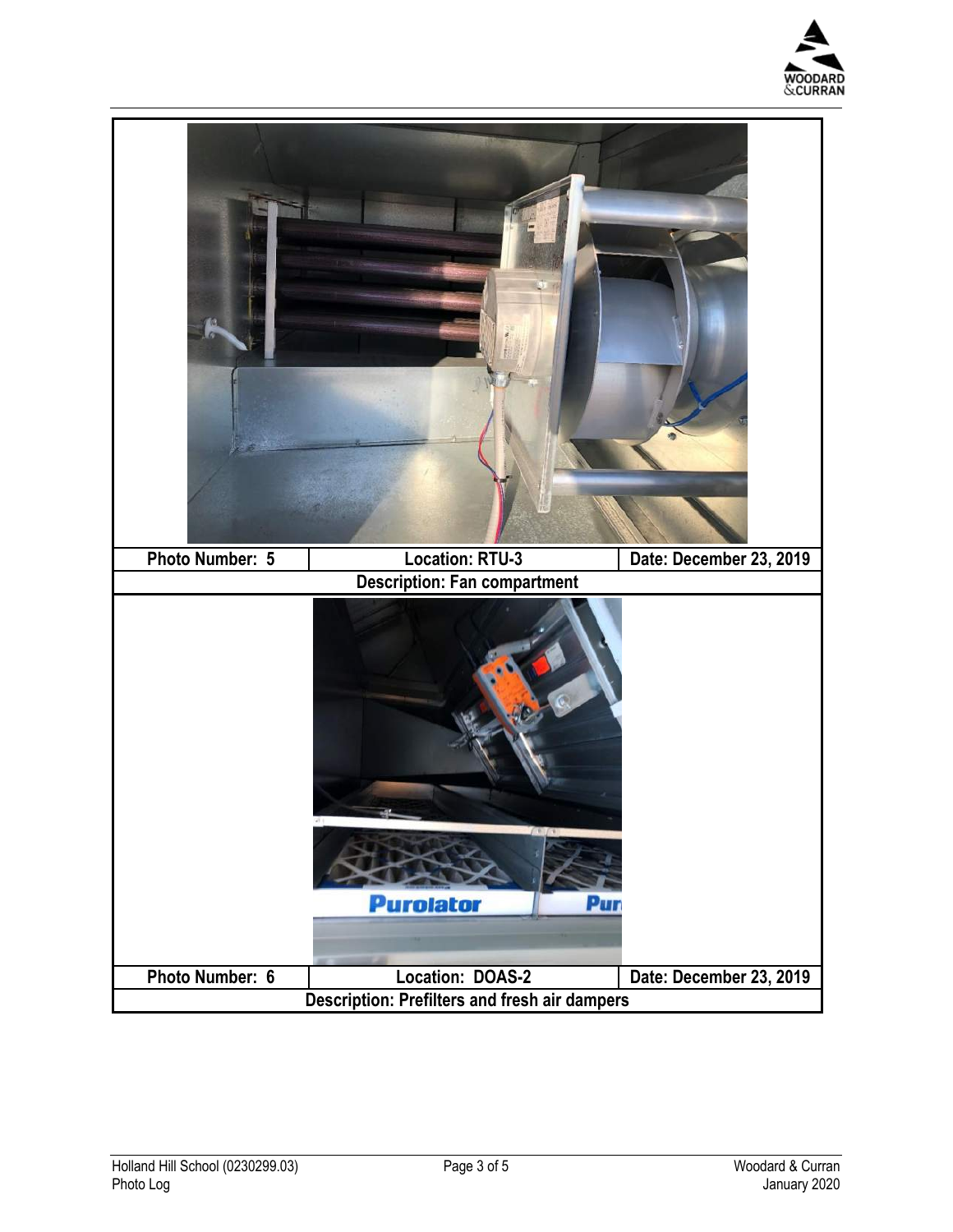

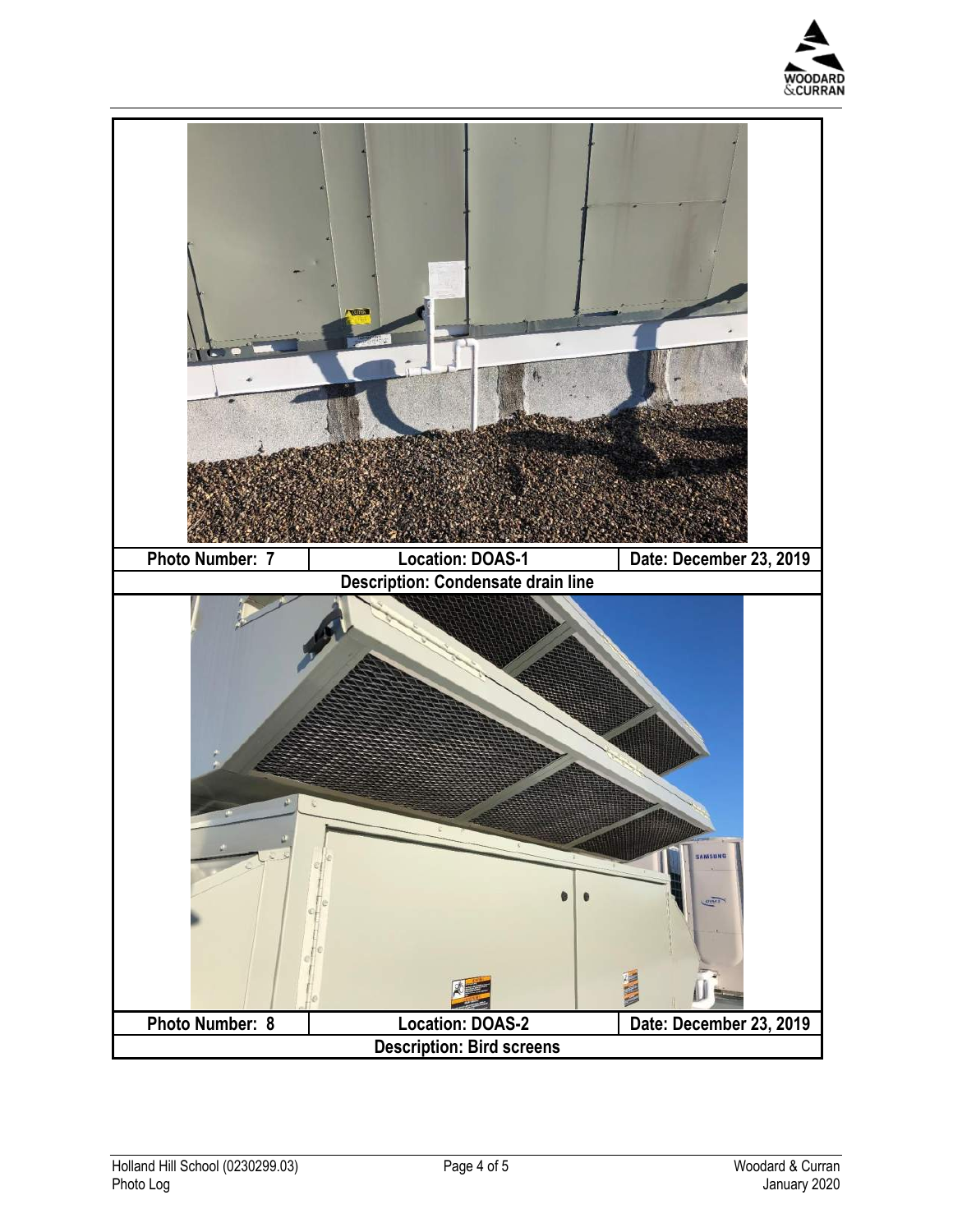

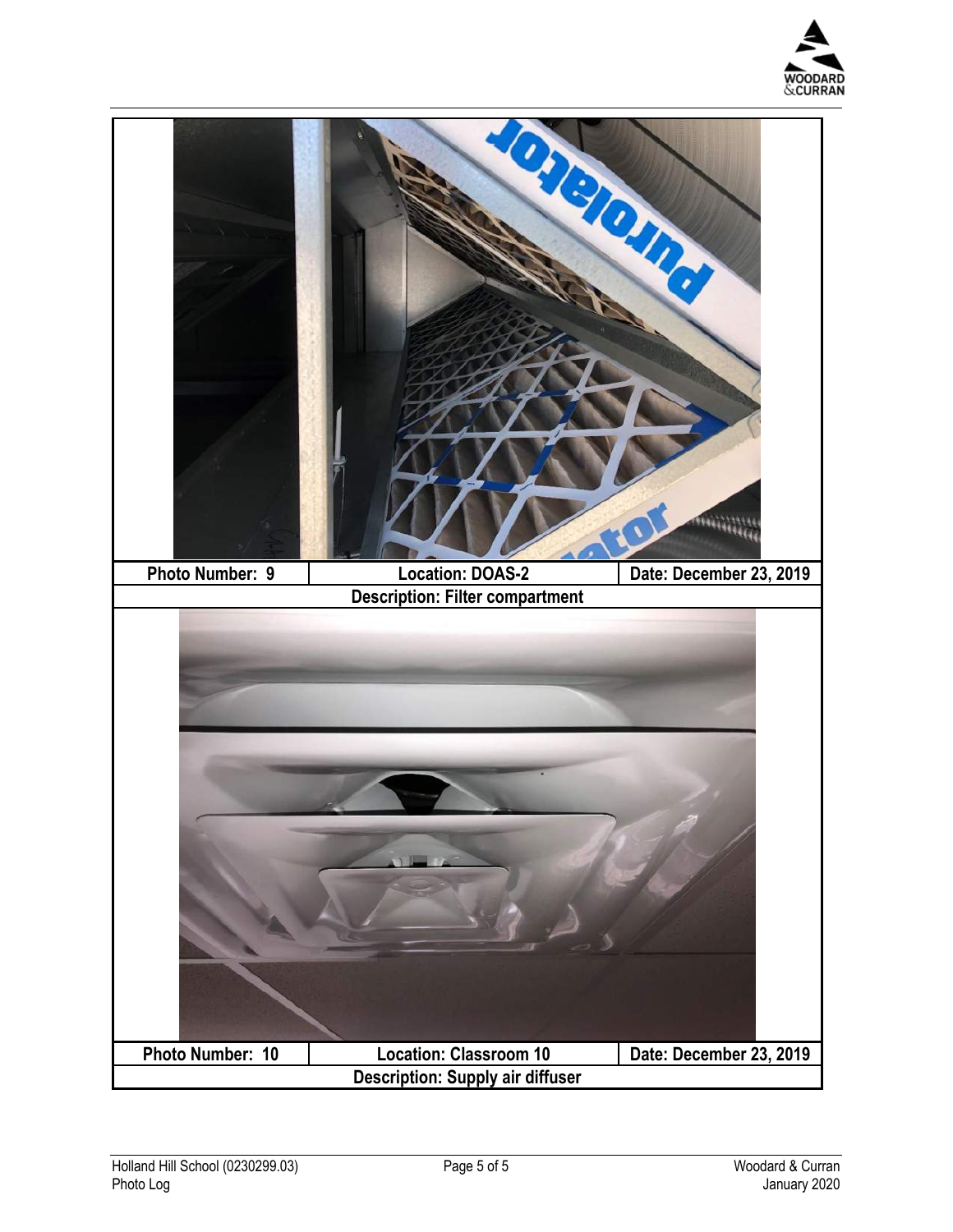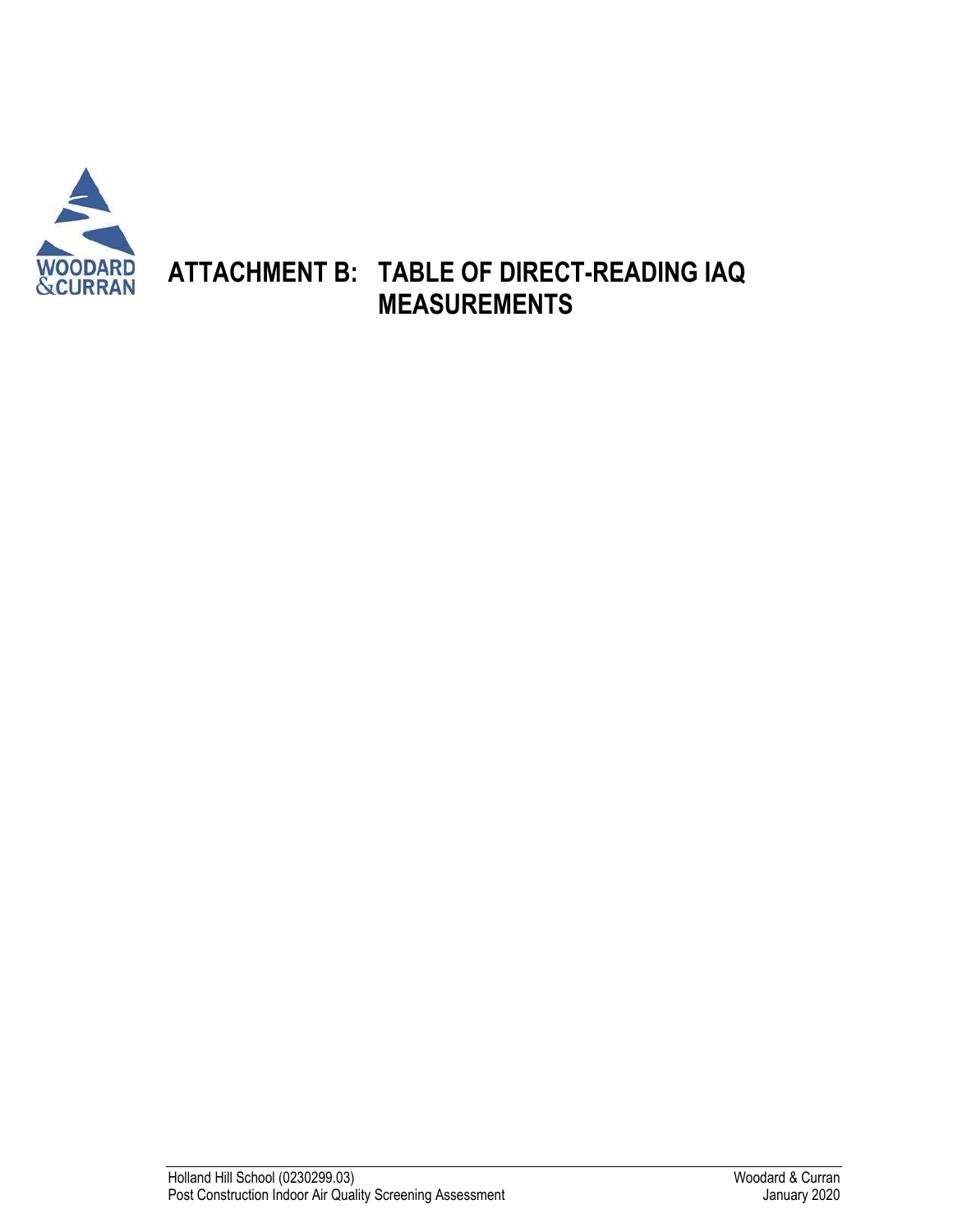# **Indoor Air Quality Direct-Reading Measurements** Holland Hill School 105 Meadowcroft Road, Fairfield, CT 06824 December 23, 2019

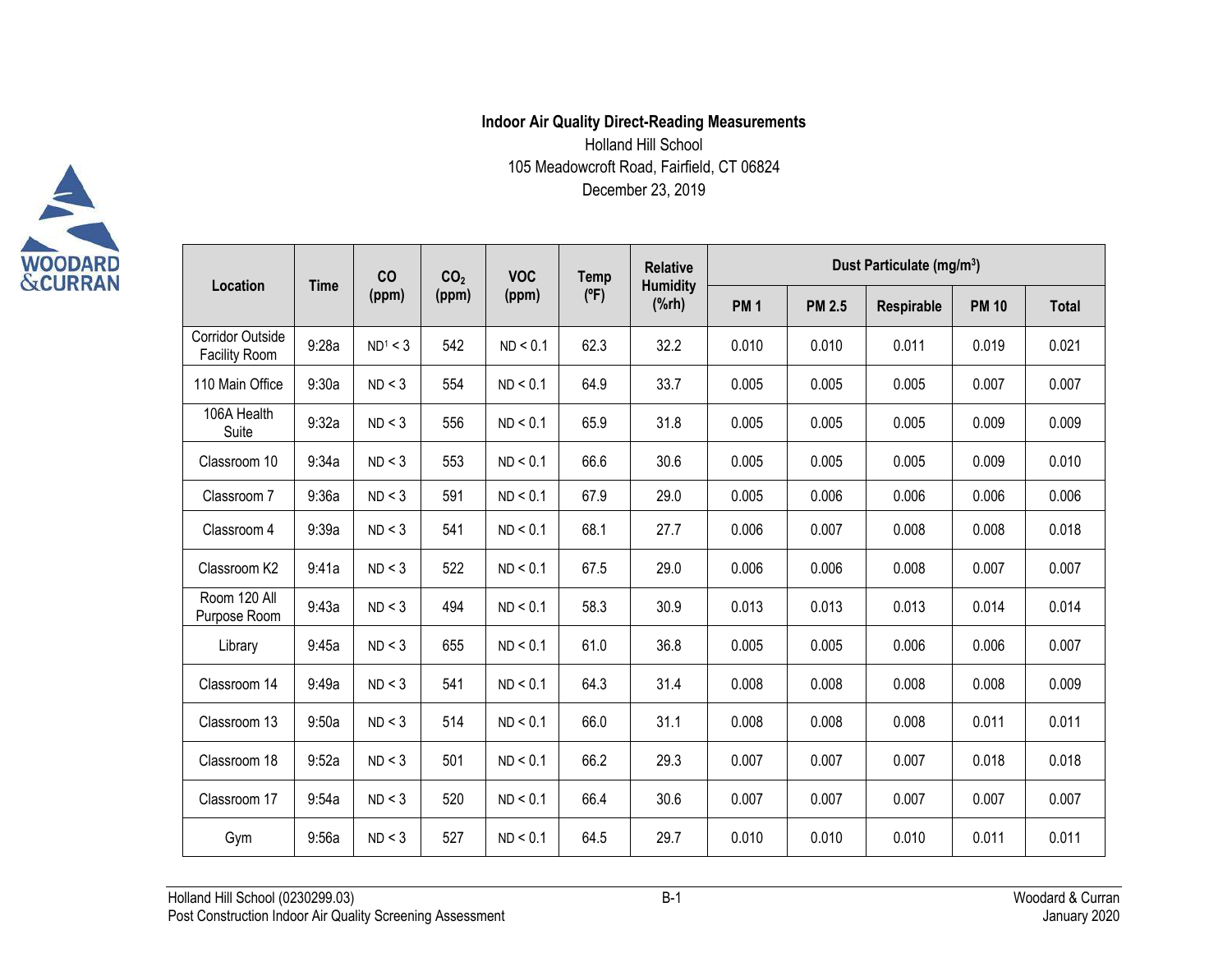

| Location                                 | <b>Time</b> | CO<br>(ppm) | CO <sub>2</sub><br>(ppm) | <b>VOC</b><br>(ppm) | <b>Temp</b><br>$(^{\circ}F)$ | <b>Relative</b><br><b>Humidity</b><br>$(% \mathbf{A})$ | Dust Particulate (mg/m <sup>3</sup> ) |               |            |              |              |
|------------------------------------------|-------------|-------------|--------------------------|---------------------|------------------------------|--------------------------------------------------------|---------------------------------------|---------------|------------|--------------|--------------|
|                                          |             |             |                          |                     |                              |                                                        | <b>PM1</b>                            | <b>PM 2.5</b> | Respirable | <b>PM 10</b> | <b>Total</b> |
| 148 Music                                | 10:00a      | ND < 3      | 568                      | ND < 0.1            | 66.1                         | 31.1                                                   | 0.006                                 | 0.006         | 0.007      | 0.011        | 0.017        |
| 142 Classroom                            | 10:02a      | ND < 3      | 514                      | ND < 0.1            | 67.6                         | 27.7                                                   | 0.007                                 | 0.007         | 0.007      | 0.008        | 0.010        |
| 140 Classroom                            | 10:04a      | ND < 3      | 527                      | ND < 0.1            | 67.8                         | 27.9                                                   | 0.005                                 | 0.006         | 0.006      | 0.008        | 0.008        |
| 139 Classroom                            | 10:06a      | ND < 3      | 528                      | ND < 0.1            | 67.5                         | 27.6                                                   | 0.006                                 | 0.006         | 0.007      | 0.007        | 0.007        |
| 135 Classroom                            | 10:08a      | ND < 3      | 546                      | ND < 0.1            | 67.9                         | 28.6                                                   | 0.006                                 | 0.006         | 0.006      | 0.006        | 0.006        |
| <b>Corridor Outside</b><br>Facility Room | 10:29a      | ND < 3      | 527                      | ND < 0.1            | 67.9                         | 27.7                                                   | 0.006                                 | 0.006         | 0.006      | 0.007        | 0.007        |
| 110 Main Office                          | 10:41a      | ND < 3      | 519                      | ND < 0.1            | 68.1                         | 29.6                                                   | 0.005                                 | 0.006         | 0.006      | 0.007        | 0.0018       |
| 106A Health<br>Suite                     | 10:43a      | ND < 3      | 522                      | ND < 0.1            | 68.1                         | 29.0                                                   | 0.003                                 | 0.003         | 0.004      | 0.004        | 0.004        |
| Classroom 10                             | 10:45a      | ND < 3      | 540                      | ND < 0.1            | 69.2                         | 28.1                                                   | 0.005                                 | 0.005         | 0.006      | 0.007        | 0.007        |
| Classroom 5                              | 10:47a      | ND < 3      | 536                      | ND < 0.1            | 68.0                         | 26.8                                                   | 0.006                                 | 0.006         | 0.007      | 0.011        | 0.011        |
| Classroom K2                             | 10:59a      | ND < 3      | 514                      | ND < 0.1            | 67.5                         | 30.3                                                   | 0.005                                 | 0.005         | 0.005      | 0.009        | 0.009        |
| Classroom 4                              | 10:51a      | ND < 3      | 560                      | ND < 0.1            | 67.8                         | 29.4                                                   | 0.005                                 | 0.005         | 0.006      | 0.006        | 0.007        |
| Room 120 All<br>Purpose Room             | 10:53a      | ND < 3      | 518                      | ND < 0.1            | 66.7                         | 28.6                                                   | 0.005                                 | 0.005         | 0.006      | 0.006        | 0.006        |
| Classroom 14                             | 10:55a      | ND < 3      | 524                      | ND < 0.1            | 68.0                         | 29.9                                                   | 0.005                                 | 0.005         | 0.005      | 0.005        | 0.005        |
| Classroom 13                             | 10:58a      | ND < 3      | 573                      | ND < 0.1            | 70.3                         | 30.1                                                   | 0.006                                 | 0.006         | 0.006      | 0.006        | 0.006        |
| Classroom 18                             | 11:01a      | ND < 3      | 500                      | ND < 0.1            | 71.9                         | 27.8                                                   | 0.007                                 | 0.007         | 0.007      | 0.007        | 0.007        |
| Classroom 17                             | 11:02a      | ND < 3      | 503                      | ND < 0.1            | 72.2                         | 28.0                                                   | 0.005                                 | 0.005         | 0.005      | 0.005        | 0.005        |
| Gym                                      | 11:04a      | ND < 3      | 501                      | ND < 0.1            | 69.1                         | 26.0                                                   | 0.009                                 | 0.010         | 0.010      | 0.011        | 0.011        |